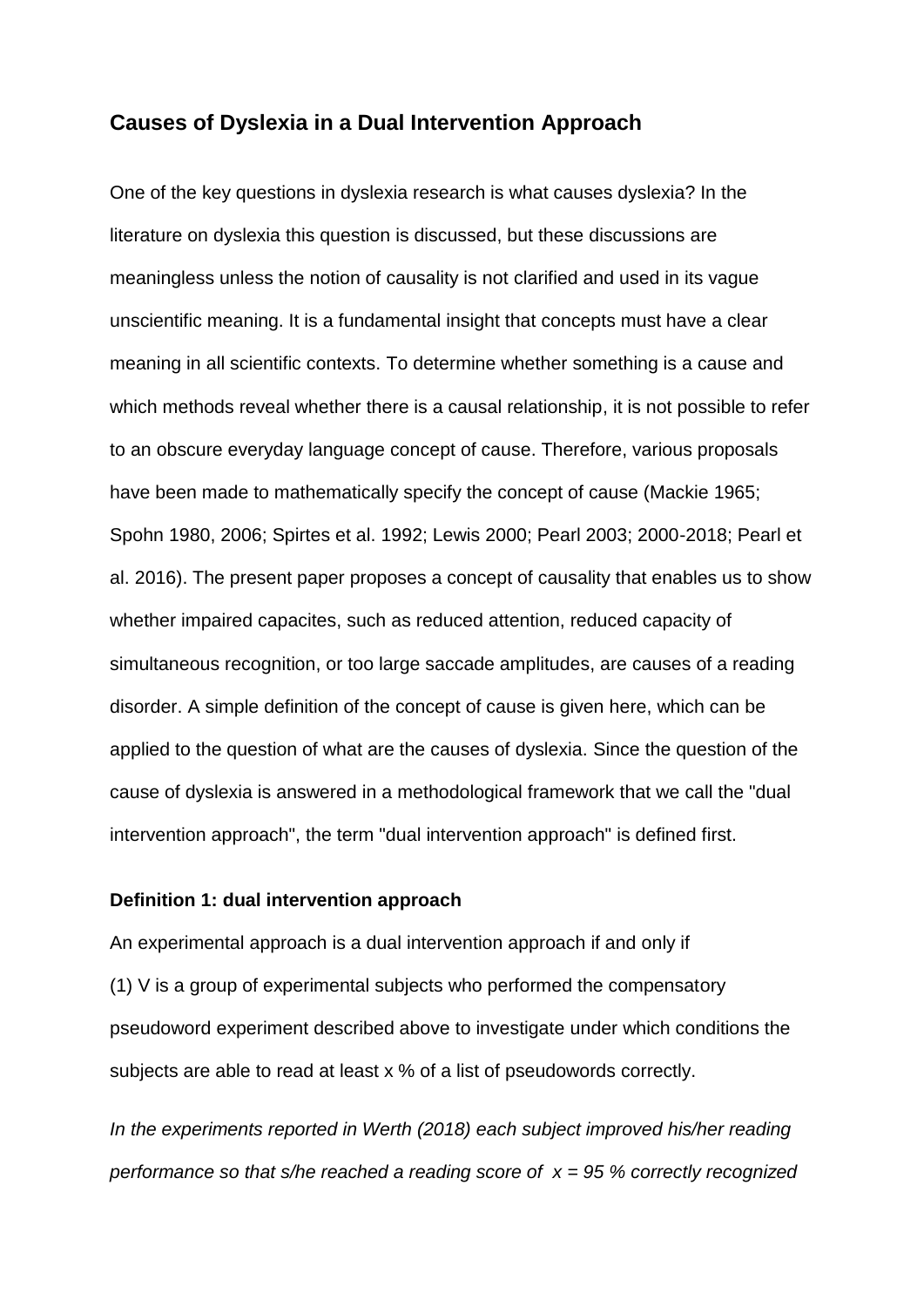*pseudowords*

*(a) if the pseudowords did not contain more letters than the subject was able to recognize simultaneously,*

*(b) if the fixation time was increased to such an extent that the subject was able to recognize a given number of letters simultaneously, and*

*(c)if the time interval needed to retrieve the phonemes of the words to be read correctly from memory was extended.*

(2) The group of subjects is divided in a therapy group and in a control group so that the two groups are as similar as possible according to the results of the compensatory pseudoword experiment.

*In the ideal case each group contains the same number of subjects of the same age who have the same ability to read a given number of letters simultaneously within about the same fixation time and who need about the same time to retrieve the phonemes from memory presupposing the words to be read are fixated at the right location.*

(3) Based on the results of the compensatory pseudoword experiments, the subjects in the therapy group learn a reading strategy through which they improve their reading performance so that they reach a reading score of  $h_1$  (e. g. few or no reading mistakes).

*In the therapy experiments reported in Werth 2018 each subject improved his/her reading performance so that s/he reached a given reading score*

*(a) by attempting to recognize not more letters simultaneously than s/he was able to, (b) by adjusting the amplitude of eye movements to the number of letters that s/he could recognize simultaneously,*

*(c) by increasing the fixation time to such an extent that s/he could recognize a given*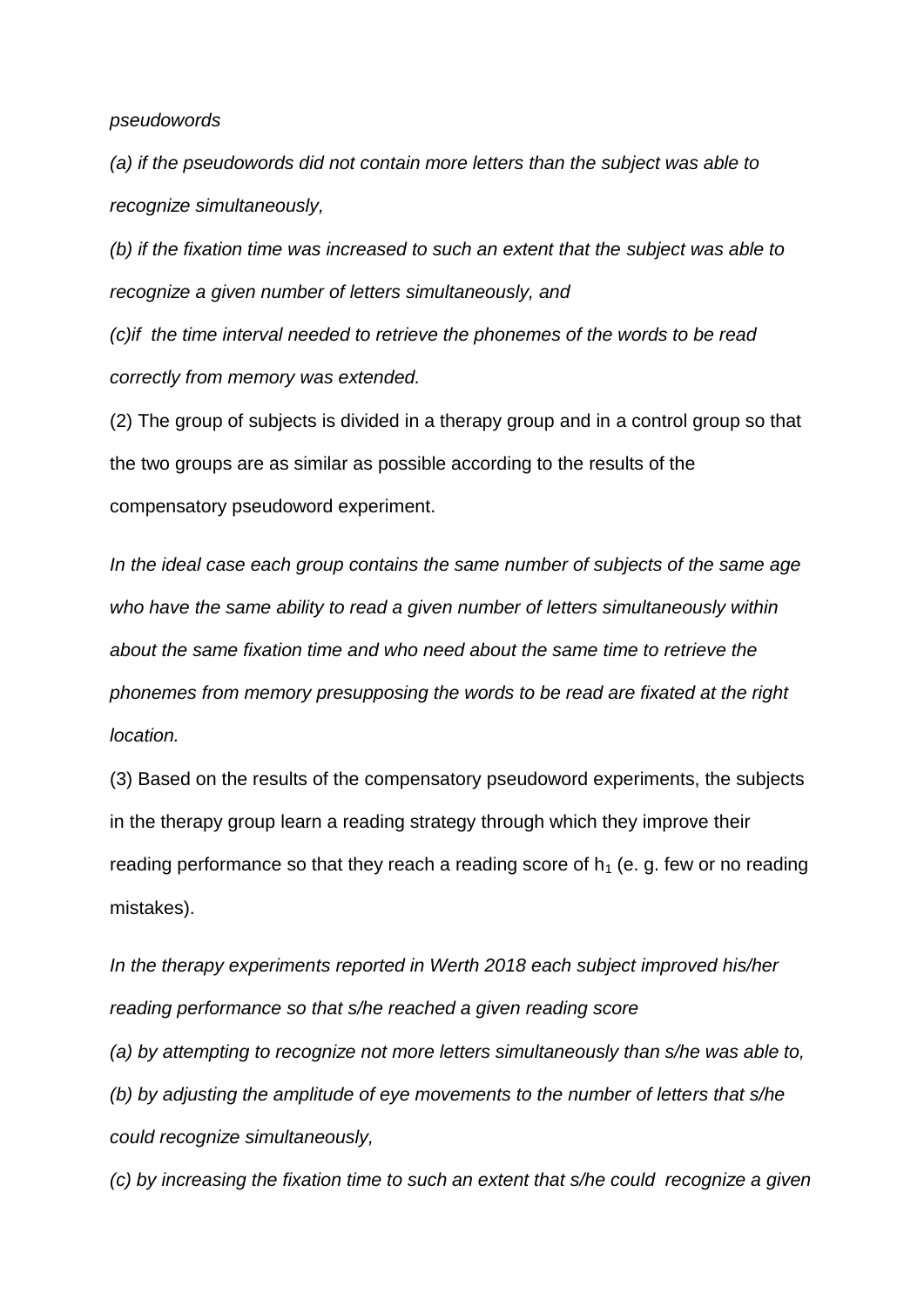*number of letters simultaneously, and*

*(d) by extending the time needed to retrieve the phonemes of the words to be read correctly from memory.*

(4) The control group learns no new reading strategy. Both groups read the same texts for the same amount of time.

(5) The subjects in th teherapy group improve their reading ability to a given effect size  $g_1$  and the subjects in the control group does not improve their reading performance according to a given effect size  $q_2$ .

(6) The experimental results are repeatable with different groups of subjects.

## **Definition 2: cause**

Let C<sup>\*</sup> be a set of reading conditions (e. g. number of letters to be read simultaneously, fixation time, time to retrieve phonemes from memory, eyemovement amplitudes) within a dual intervention approach under which reading performance reaches a score  $h_1$  (e. g. few or no reading mistakes), and let  $h_2$  be a score that represents a lower reading performance than  $h_1$  (i. e. a high rate of reading mistakes).

Then the impairment or absence of elements C which are a subset of C\* is a **(necessary) cause** for the poor reading performance h<sub>2</sub> if and only if reading performance deteriorates to a reading score  $h_2$  (e. g. rate of reading mistakes),

(i) if all elements of  $C^*$  except C are present,

(ii) if C is not replaced by a different reading condition D or if the replacement of C leads to a reading performance that is lower than  $h_1$ ,

(iii) if C does not contain a component  $K<sub>C</sub>$  so that the reading performance deteriorates to the score  $h_2$  if only  $K_c$  is impaired or missing.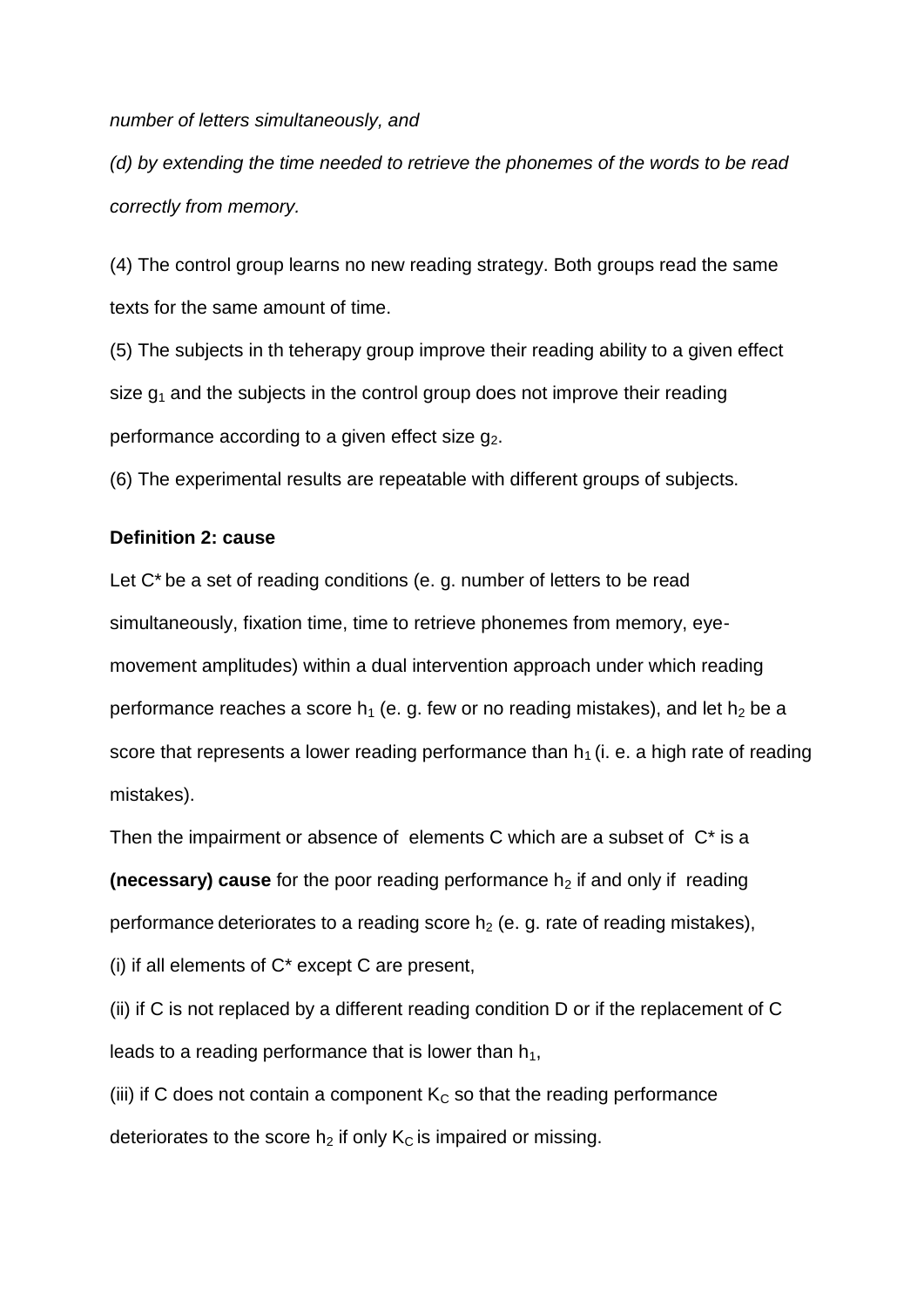**E** is a (sufficient) cause for the poor reading performance h<sub>2</sub> if and only if

(i)  $E$  is a set of reading conditions that are no subset of conditions  $C^*$ ,

(ii) the subjects reach a reading score of  $h_1$  if only the reading conditions  $C^*$  are present,

(iii) reading performance deteriorates to a reading score  $h_2$  (e. g. rate of reading mistakes) if

conditions C\* and conditions E are present.

## **References**

Lewis, D. K. (2000). Causation as Influence. Journal of Philosophy, 97, 182-197.

Mackie, J. L. (1965). Causes and conditions. American Philosophical Quaterly, 2, 245-264.

Pearl, J. (2018). Causality – Models, Reasoning and Inference. Cambridge University Press, Cambridge, New York, Port Melbourne, pp. 316-320.

Pearl, J. (2003). Statistics and causal inference: a review. Sociedad de Estadıstica e Investigacion Operativa Test, 12, 101–165.

Pearl, J., Glymour, M. & Jewell, N. P. (2016). Causal Inference in Statistics. Wiley, Chichester.

Spirtes P., Glymour, C. & Scheines, R. (1992). Causation, Prediction, and Search. MIT Press, Cambridge, Mass.

Spohn, W. (1980). Stochastic independence, causal independence, and shieldability. Journal of Philosophical Logic, 9, 73-99.

Spohn, W. (2006). Causation: an alternative. British Journal for the Philosophy of Science, 57, 93-119.

Werth, R. (2010). Die Natur des Bewusstseins. C. H. Beck, München 2010, P. 159.